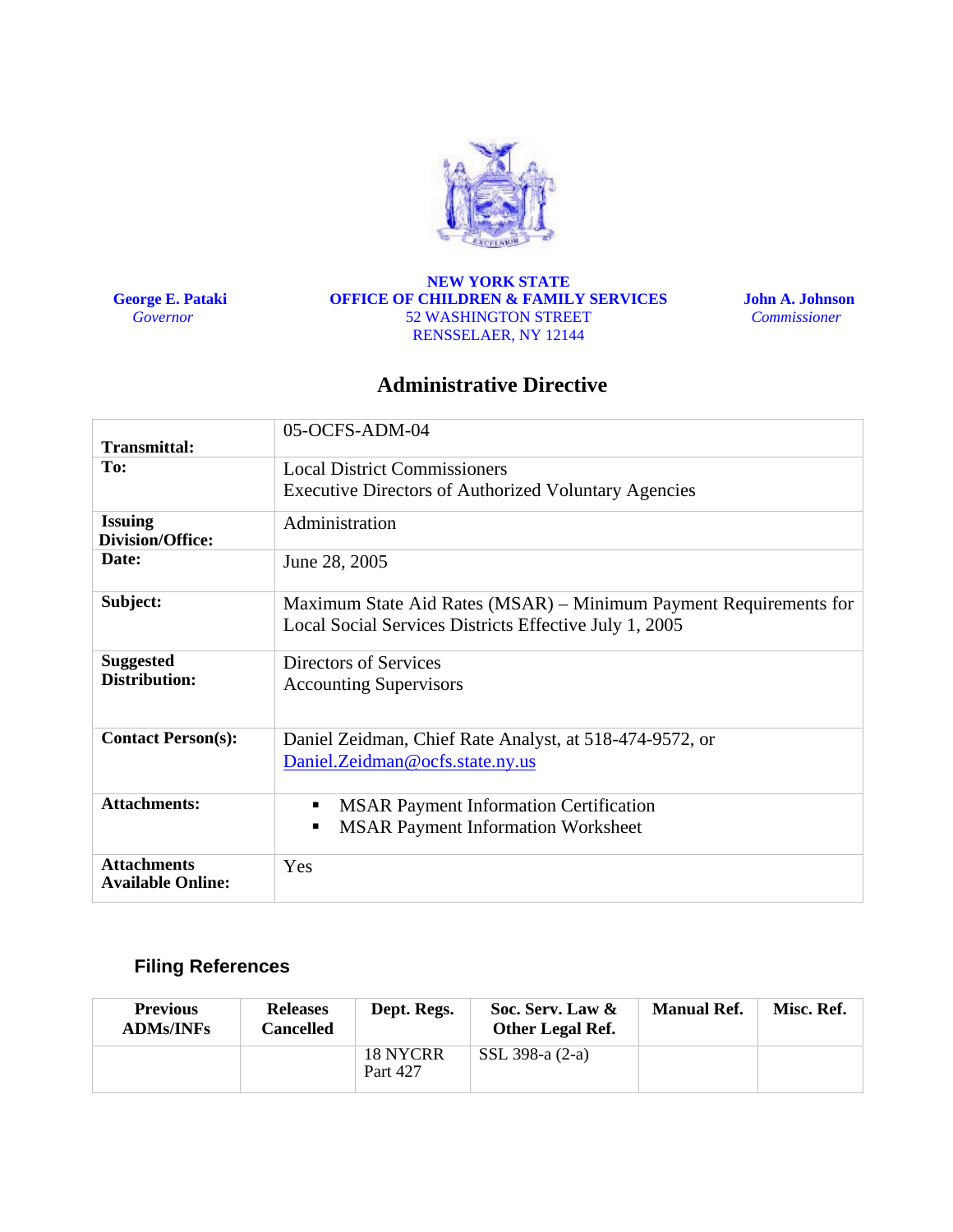## **I. Purpose**

The purpose of this communication is to provide specific direction, as well as to request payment information, regarding the minimum payment requirements for Maximum State Aid Rates (MSARs) as specified in the State Fiscal Year (SFY) 2005- 06 enacted State Budget. The new minimum payment requirements, pursuant to Section 398-a (2-a) of the Social Services Law (SSL), prohibit local social services districts (local districts) from paying less than the MSARs established by the Office of Children and Family Services (OCFS) for foster care programs operated by voluntary agencies, with the exception of two types of program rates. The administrative/services rates established by OCFS for the regular foster boarding home programs operated by voluntary agencies are exempt from the minimum payment requirements, as are the pass-through rates established by OCFS for foster parents in regular, therapeutic, special needs, or emergency foster boarding home programs. All other MSARs established by OCFS are affected by this new provision of law, which means the MSAR established for each congregate care rate and for each administrative/services rate for a therapeutic, special needs, or emergency foster home program.

## **II. Background**

Until this recent change in law, MSARs established under Section 398-a of SSL specified maximum levels of state and federal reimbursement to local districts for foster care costs, but did not mandate minimum payment levels. Thus, local districts were permitted to negotiate and pay less than the MSAR for a given program under the prior statutory provisions. With this recent change in law, local districts, in accord with the specified implementation time frames, will be prohibited from paying less than the established MSAR, except for those rates in the exempt groups specified above.

The MSAR minimum payment requirements will be phased in so that, by July 1, 2006, all local districts will be required to pay no less than 100 percent of the applicable MSAR established by OCFS for each congregate care rate and for each administrative/services rate for a therapeutic, special needs, or emergency foster home program.

## **III. Program Implications**

A local district that, as of January 1, 2005, was paying less than the applicable MSAR for a congregate care program, or the applicable administrative/services rate for a therapeutic, special needs, or emergency foster home program operated by a voluntary agency, will be required in the 2005-06 MSAR rate cycle to reduce its payment percentage gap for each affected program by two-thirds. Beginning with the 2006-07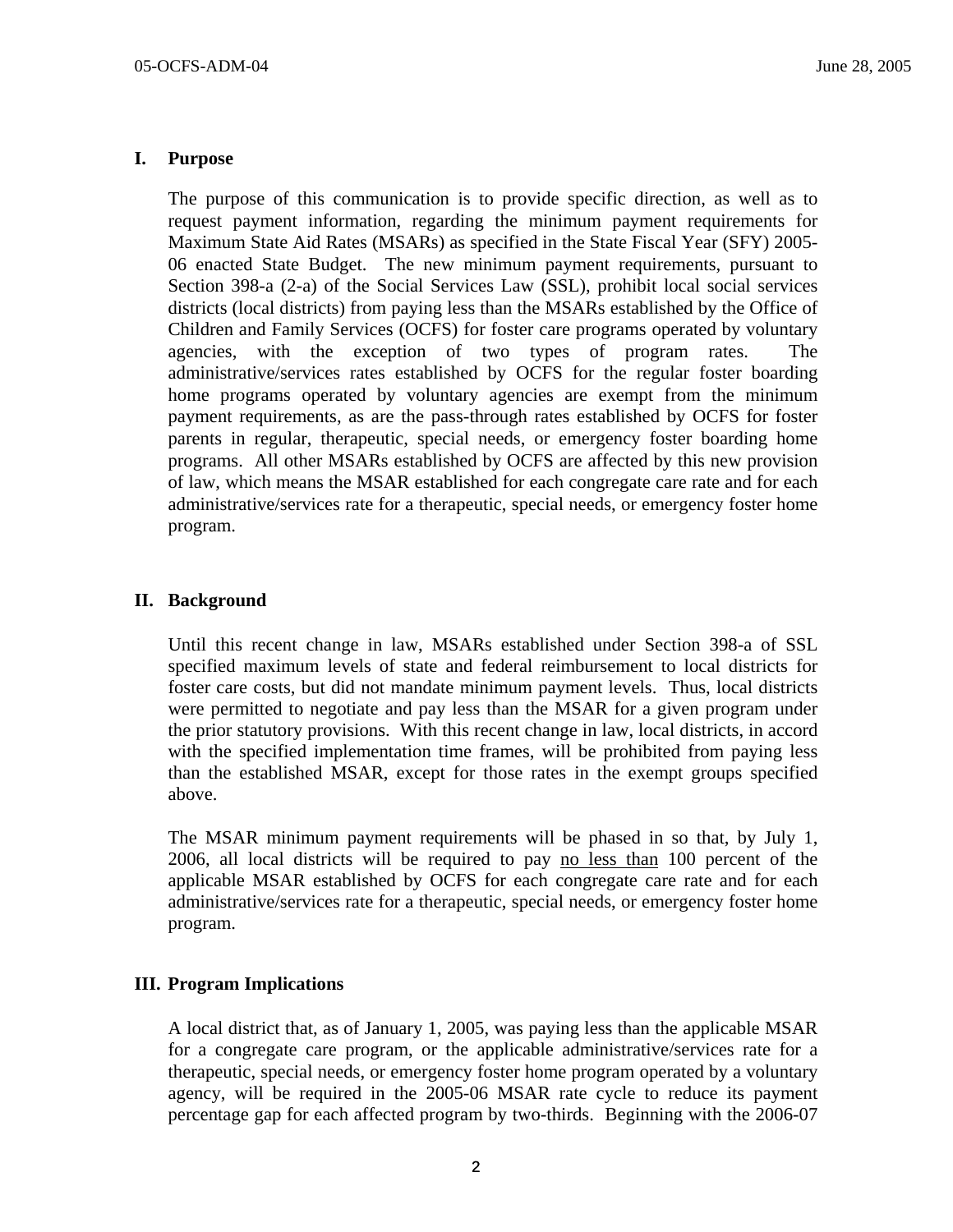MSAR rate period, and for all subsequent rate periods, such local districts will be required to pay no less than 100 percent of the MSAR for all the applicable programs specified above. Local districts will have the ability to pay more than the applicable MSARs, but not less. However, the MSARs will continue to limit the programspecific maximum level of state and federal reimbursement to a local district.

For example, if the MSAR in effect on January 1, 2005, for an applicable program was \$100, and the local district payment rate for the same program was \$91, then the payment percentage gap was nine percent. For such a case, Section 398-a (2-a) of the SSL would require the local district to reduce its payment percentage gap for that program to three percent (a reduction of two-thirds) effective with the establishment of the MSAR for that program for the 2005-06 rate cycle. If the MSAR for the 2005-06 rate cycle for the same program is published at a rate of \$106, then the local district would be required to pay no less than \$102.82, which is 97 percent of \$106. Thus, by paying \$102.82, the payment percentage gap for that program would be reduced from nine percent to three percent, i.e., by two-thirds. Beginning with the 2006-07 rate cycle for that program, and for all subsequent rate cycles, the local district would be required to pay no less than 100 percent of the MSAR.

A local district that, as of January 1, 2005, was already paying at or above the MSAR for any of the applicable programs will be required to pay no less than 100 percent of the MSAR for the 2005-06 rate cycle, as well as for all subsequent rate cycles.

#### **Allocation of \$3.134 Million to Implement New Law**

The amount of \$3.134 million is appropriated in the SFY 2005-06 enacted State Budget to help support the additional maintenance expenditures that will be incurred and claimed by those local districts that, as of January 1, 2005, were paying less than the MSARs for any of the applicable programs specified above. These funds are for the period of July 1, 2005 through December 31, 2005.

OCFS will allocate the \$3.134 million in a subsequent memorandum, based upon the payment information it receives from each local district in accordance with this ADM.

#### **IV. Required Action**

#### **A. Required Minimum Payment Rates**

As stated above, the new requirements will be phased in over two years so that by July 1, 2006, all local districts will be required to pay no less than the applicable MSAR for each congregate care program, as well as the applicable administrative/services MSAR for each therapeutic, special needs, or emergency foster home program. Districts that were paying less than the MSAR as of January 1, 2005 for any applicable program will be required in the 2005-06 MSAR rate cycle to reduce the payment percentage gap for each affected program by two-thirds. In addition, districts that were paying at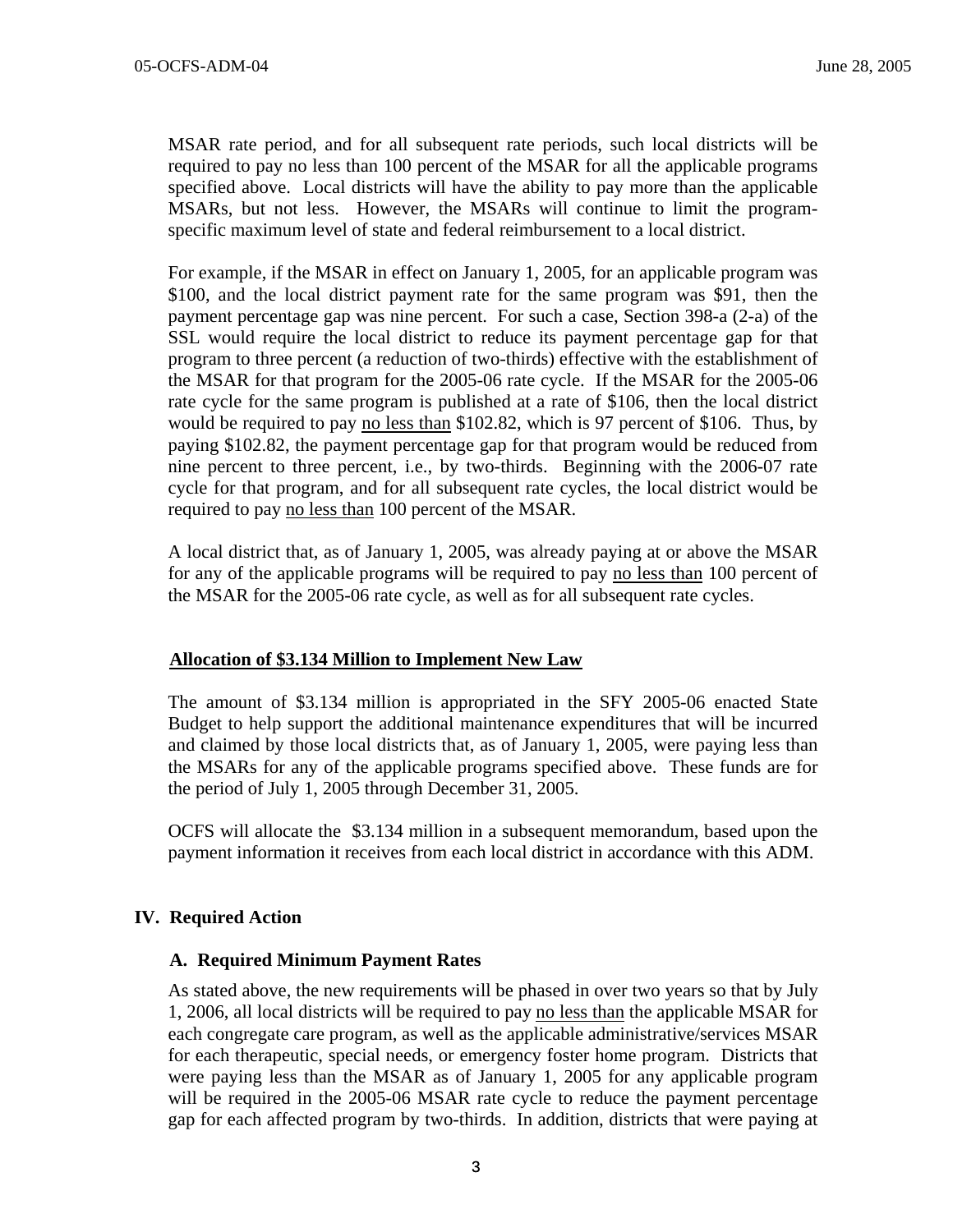or above the MSAR for each applicable program as of January 1, 2005, will be required to continue to pay no less than the MSAR in the 2005-06 MSAR rate cycle, as well as in all subsequent rate cycles.

# **B. Payment Information Certification and Worksheet**

Attached is a **Payment Information Certification** that each local district must complete and return to OCFS.

Also attached is a **Payment Information Worksheet** that must be completed and returned to OCFS by those local districts that, as of January 1, 2005, paid less than 100 percent of the MSAR in effect for any of the applicable programs specified above. The first line of the worksheet shows an example of how the worksheet needs to be completed for each program that was paid below the MSAR. Please refer to the rate charts at the following website address, as needed, for relevant MSAR information to include in this worksheet.

## **[http://www.ocfs.state.ny.us/main/rates/FosterCare/Rates/FC-Voluntary2004-](http://www.ocfs.state.ny.us/main/rates/FosterCare/Rates/FC-Voluntary2004-2005.pdf) [2005.pdf](http://www.ocfs.state.ny.us/main/rates/FosterCare/Rates/FC-Voluntary2004-2005.pdf)**

The required payment information is being requested for two reasons. The first is to establish a basis for allocating the \$3.134 million available to assist local districts in implementing the requirements of Section 398-a (2-a) of the SSL. The second is to obtain the program-specific payment information from those local districts that were paying less than 100 percent of the MSAR for any applicable program as of January 1, 2005, and to use that information as the basis for reviewing future compliance with this change in law.

The information provided in the completed attachments will be subject to further verification, as determined by OCFS.

# **If you have not done so already, please submit the completed attachment(s) to the following address by July 15, 2005. This information will be the basis for the allocation of \$3.134 million specified above.**

Please mail the completed attachments to:

o **Daniel Zeidman, Chief Rate Analyst, NYS Office of Children and Family Services, Room 314 South, 52 Washington Street, Rensselaer, NY 12144** 

Where a Payment Information Worksheet is submitted, please e-mail an EXCEL worksheet with the same data to the following address: **[rsu.cse@ocfs.state.ny.us](mailto:rsu.cse@ocfs.state.ny.us)**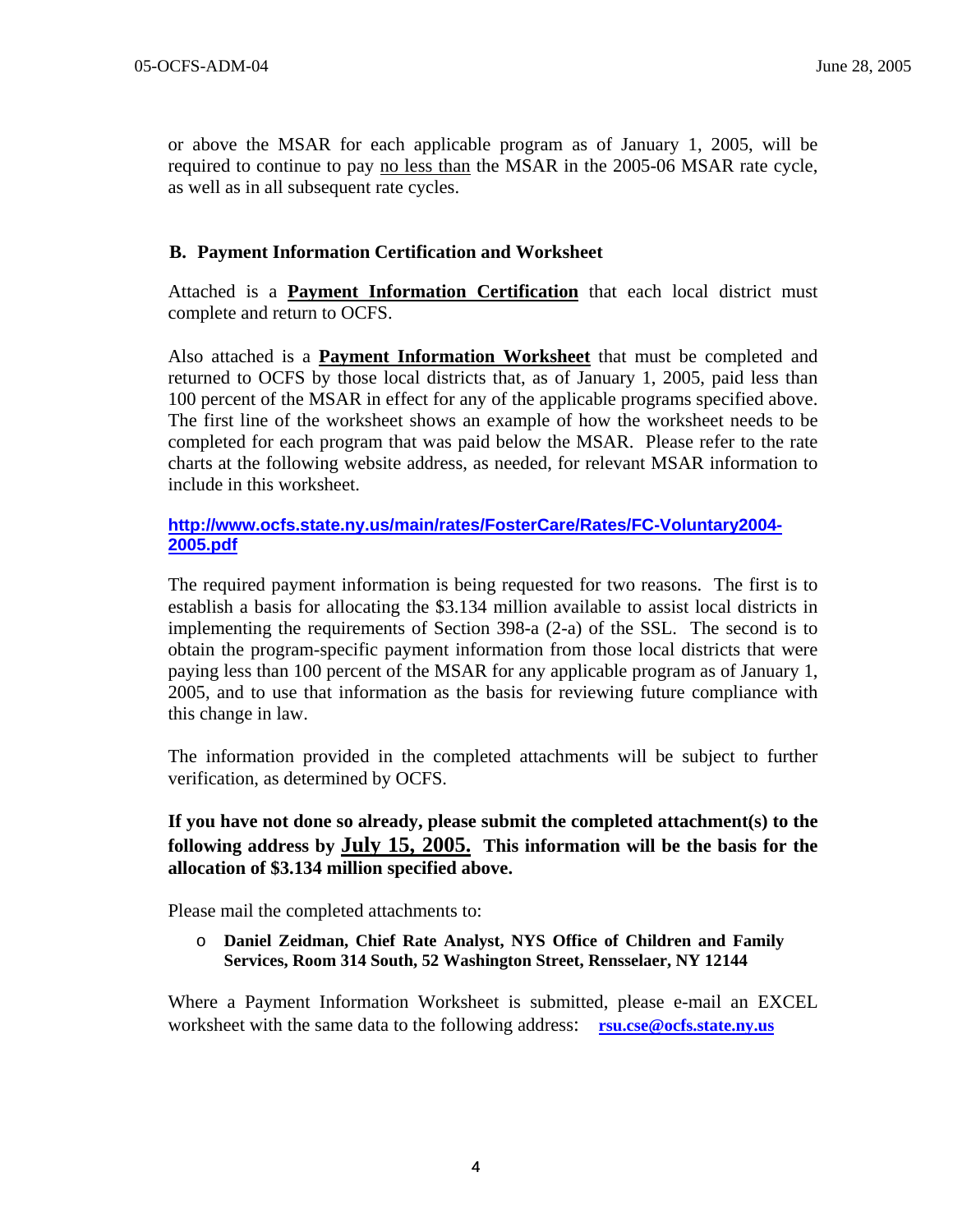# **V. Systems Implications**

All existing procedures for processing MSAR payments and reimbursing claims will continue to be applicable to the changes specified in this directive.

### **VI. Effective Date**

This directive is effective as of the date of its issuance.

*Susan A. Costello s/s* 

 $\overline{a}$ 

**Issued By:**  Name: Susan A. Costello Title: Deputy Commissioner Division/Office: Administration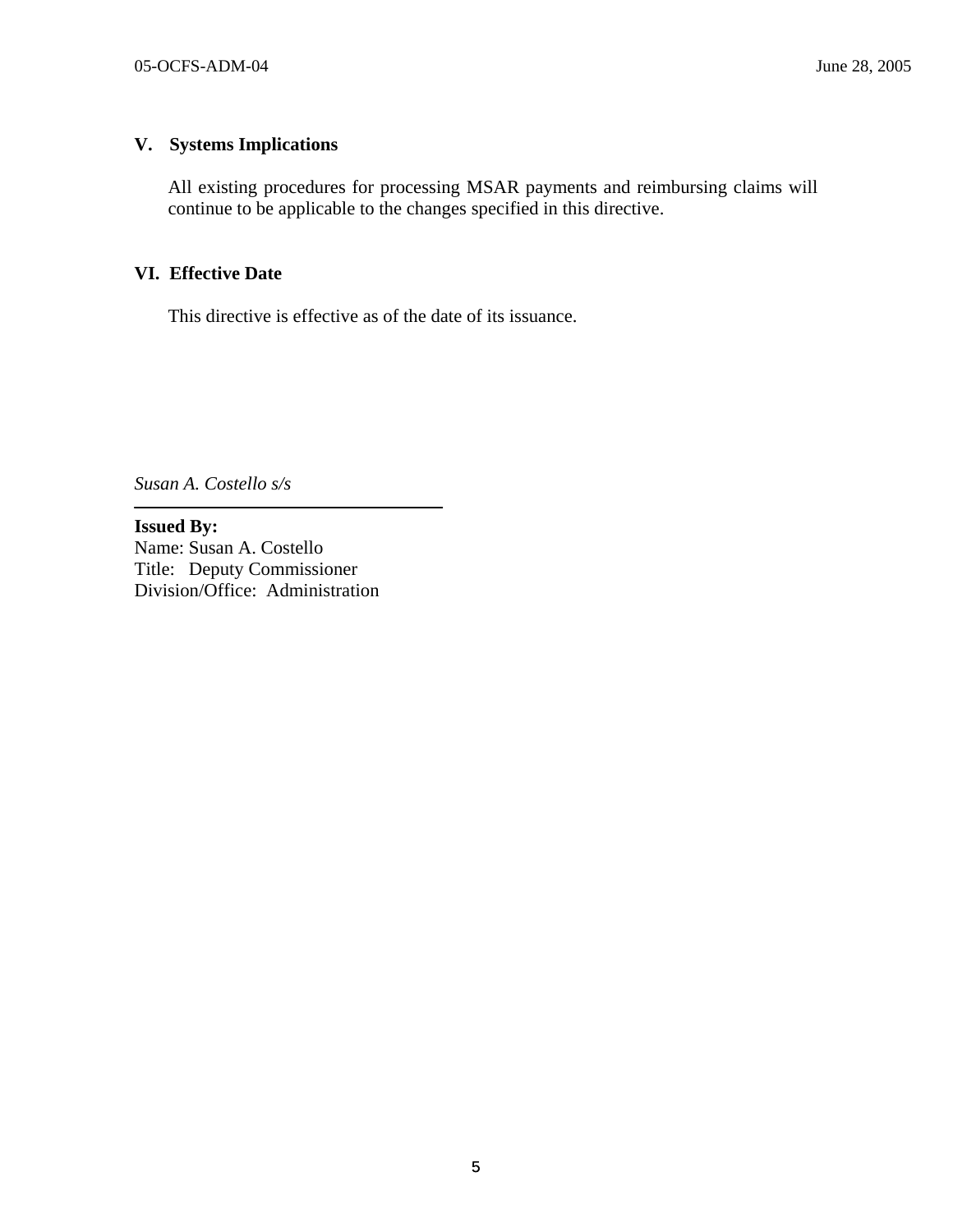# **MSAR Payment Information Certification**

**Please accept this as the below named local district's certification regarding the level of Maximum State Aid Rate (MSAR) payment made for each congregate care program and each administrative/services rate for each therapeutic, special needs, or emergency foster home program, as of January 1, 2005.** 

**\_\_\_\_\_\_\_\_\_\_\_\_\_\_\_\_\_\_\_\_\_\_\_\_\_\_\_\_\_\_\_\_\_\_\_\_\_\_\_\_\_\_\_\_\_\_\_\_\_\_\_\_\_\_\_\_\_\_\_\_\_\_\_\_\_\_\_\_\_\_\_\_\_\_\_\_** 

**I I example 1** *I* **<b>hereby certify that**  $\blacksquare$ 

 **Commissioner or Designee (print name)** 

 **Name of District (print name)** 

**(Check one)** 

- **paid less than 100 percent of the MSAR established for ANY of the above-referenced programs as of January 1, 2005, and have accurately documented on the attached Payment Information Worksheet the actual payment rate that the district was making for each such program as of January 1, 2005, OR**
- **paid 100 percent or more of the MSAR established for ALL of the above-referenced programs as of January 1, 2005 (The district does NOT need to submit a Payment Information Worksheet).**

**Commissioner or Designee (Signature)** 

**Contact Person (if different than Commissioner)** 

**Contact Telephone Number** 

**Date**